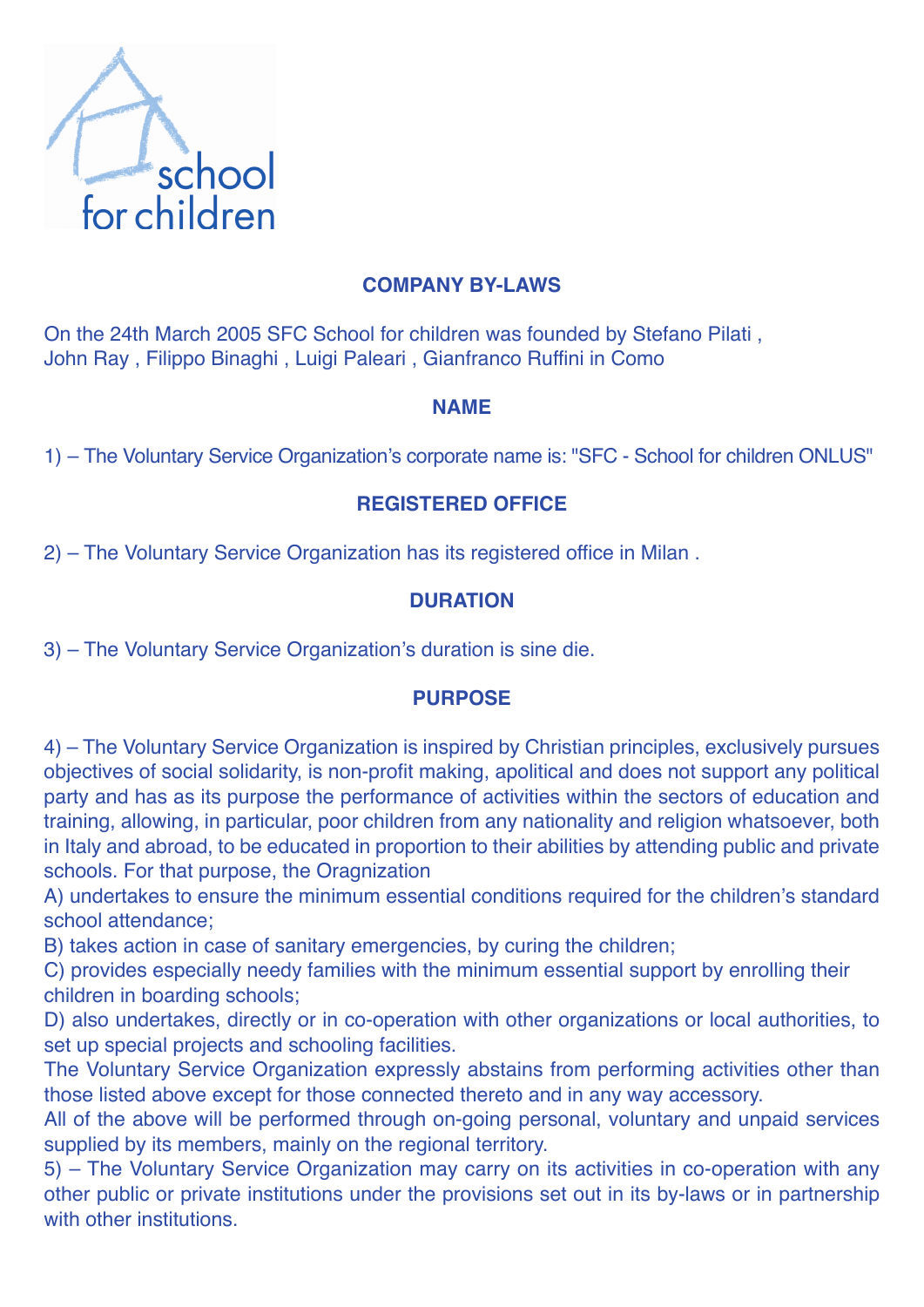#### **MEMBERS**

## ADMITTANCE AND EXCLUSION CRITERIA

6) – The Voluntary Service Organization's members are those people who have signed the memorandum of association and who will be accepted by the Board of Directors since they share in the objectives of the Voluntary Service Organization and are considered eligible for their accomplishment.

All members shall pay a yearly membership fee which will be fixed, along with the minimum fee to be paid at the time of joining, by the Board of Directors by means of a resolution to be passed by December of every year and valid for the following year.

The corporate year starts on 1st January.

Payment of membership fees shall be made over the year.

7) –Admittance to the Voluntary Service Organization may not be accepted for a temporary period. However, each member is entitled to withdraw from the organization by written notice sent to the Voluntary Service Organization.

The fees cannot be transferred.

8) – Exclusion of any member for grave reasons, under art. 24 of the Italian Civil Code, is resolved by the Board of Directors.

The Board of Directors may also pass resolutions on the exclusion of any member who does not arrange for the payment of the yearly fee fixed by the Board of Directors under art. 6.

9) – Receding or excluded members and any members who have in any case ceased to be a part of the Voluntary Service Organization, may not be returned the payments already made and may not claim any right on the assets of the Voluntary Service Organization.

# **MEMBERS' RIGHTS AND OBLIGATIONS**

10) – Members have equal rights and obligations vis-à-vis the Voluntary Service Organization, in particular they are entitled to take part in the voting and resolutions passed by the general meeting and to submit proposals and inquiries in writing to the Board of Directors.

11) – Each member has the obligation to abide by the company by-laws and to adapt to the resolutions which will be passed by the meeting and by the Board of Directors which regard him/her.

Each member shall take the Voluntary Service Organization's prestige to heart and make any efforts for its good performance and to accomplish the objectives thereof.

Each member shall pay the yearly fee, which he/she will pay on the terms and with the methods established by the Board of Directors.

### **ASSETS**

12) – The Voluntary Service Organization's assets are made up of:

- member subsidies;
- private citizen subsidies;
- State, agency or public institution subsidies aimed at supporting special and documented activities or projects;
- international organization subsidies;
- donations and bequests;
- refunds from covenants;
- earnings from marginal business and productive activities.
- profits from events, concerts, conferences and the likes;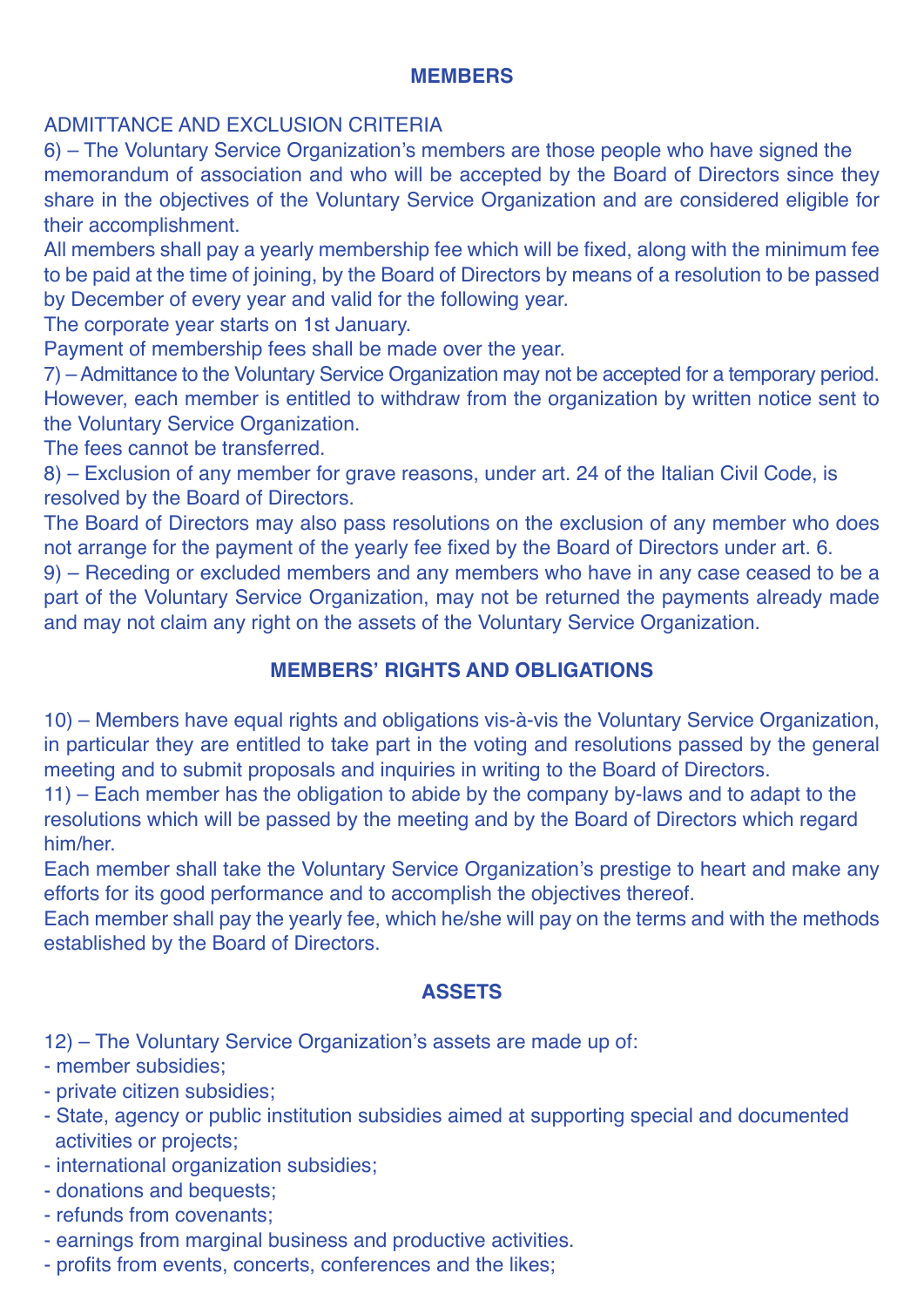- income from movable and immovable property howsoever granted to the organization. **ORGANIZATIONAL BODIES**

13) – The Organization's bodies are listed herein below:

- the Members' Meeting;
- the Board of Directors;
- the President and Vice President;
- the Secretary Treasurer;
- the Board of Auditors.

All offices are elective and held without remuneration.

### **MEETING**

14) – The Meeting is made up of all members under art. 6, it is either ordinary or extraordinary and is characterized by a democratic structure.

The ordinary Meeting is summoned at least once a year by the Board of Directors within four months from year end.

The Meeting is also called any time the Board of Directors deems it fit, or when the Board of Directors receives sound request in writing signed by at least one tenth of the members.

Every year the following documents shall be submitted to the Meeting for approval:

- the report by the Board of Directors on the business course of the Voluntary Service Organization:

- the annual balance sheet;

The meeting also passes resolutions on:

- the appointment of the Board of Directors;

- the appointment of the Board of Auditors;

- other issues to be discussed on the agenda.

The Meeting may also be called as an extraordinary meeting to deliberate on the amendments to the by-laws and on the dissolution of the Voluntary Service Organization.

The meetings may also be held elsewhere than the Voluntary Service Organization's registered office.

15) – The Meeting's notices are sent by letter, including electronic mail, to the address written on the statutory books, to each member at least fifteen days before the date established for the meeting.

16) – Each member is entitled to vote on all the Meeting's resolutions, including those related to the approval and amendments to the by-laws and rules, as well as to the appointment of the Voluntary Service Organization's governing bodies.

Each member may be represented by another member, as long as the latter is not part of the Board of Directors or the Board of Auditors, by granting a written proxy thereto.

No member may represent more than ten members.

Upon first call, the Meeting's resolutions are passed with the majority of the members being present and voting in favour. Upon the calling of the second meeting, which shall be held on a day other than the first call, the resolutions are valid notwithstanding the number of participants. The resolutions for any amendments to the memorandum of association, both upon first and second call, shall be approved with at least three quarters of the members being present and the majority of participants voting in favour.

The resolution on the dissolution of the Voluntary Service Organization shall be approved, both upon first and second call, with at least three quarters of the members voting in favour.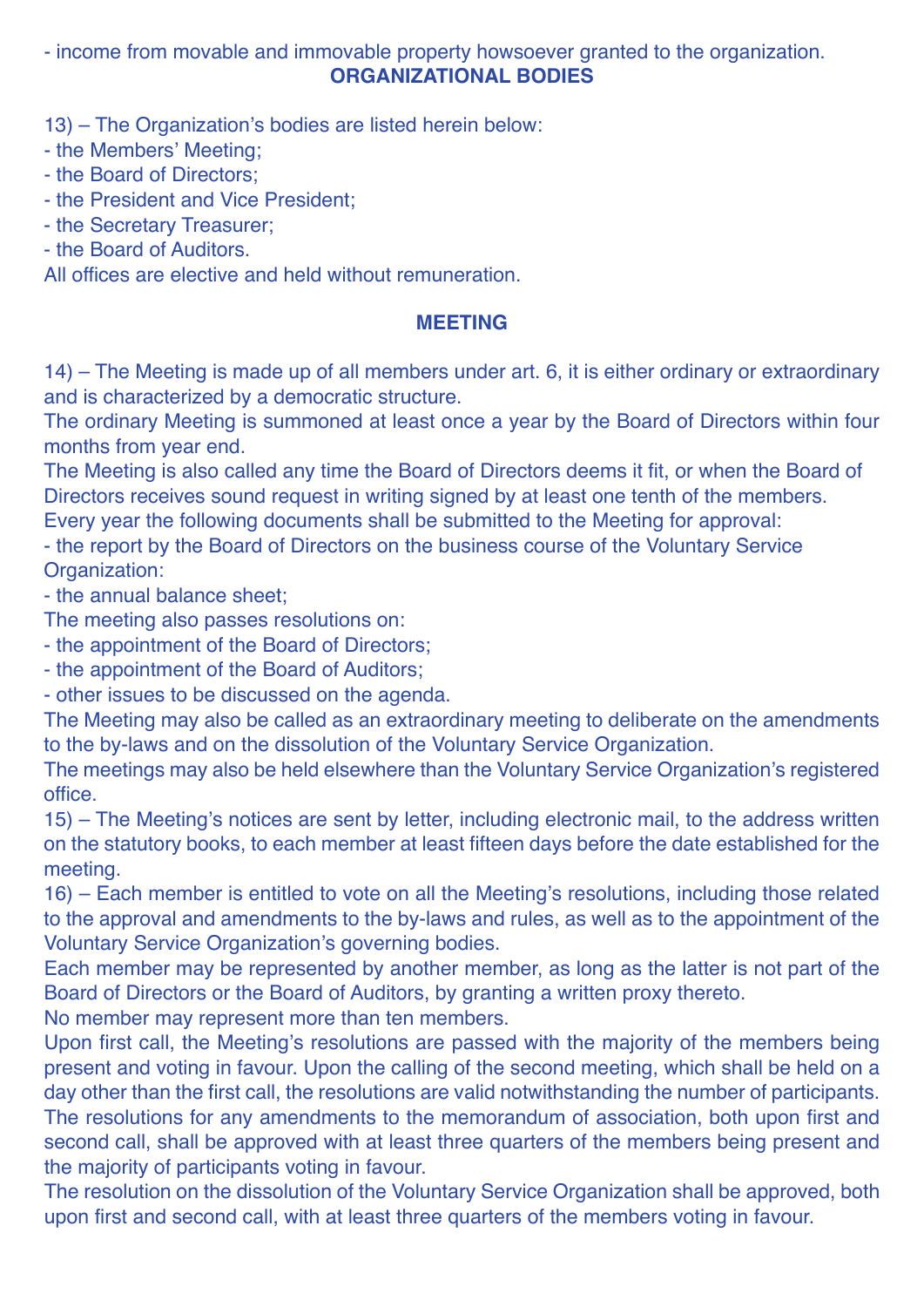### **BOARD OF DIRECTORS**

17) – The Voluntary Service Organization is managed by a Board of Directors made up of three to nine members.

The Board of Directors remains in office for three years and its members can be re-elected.

18) - The Board of Directors is summoned by the President when the latter deems it fit or upon request of two directors. In order for its resolutions to be valid the presence of the majority of Directors is required. The Board of Directors' meetings may also be held elsewhere than the Voluntary Service Organization's registered office.

It is chaired by the President or, in his absence, by the Vice President or by the eldest Director. Any director who, without any sound reason, does not attend two consecutive meetings of the Board of Directors falls from office and the Board of Directors may arrange, at the first subsequent meeting, for his/her replacement.

The director thus appointed will remain in office until the following meeting.

19) – The Board of Directors is entrusted with all powers of ordinary and extraordinary administration, with the right to delegate the powers themselves to the President or to one of its members. The powers of extraordinary administration may be delegated only jointly to members of the Board of Directors.

In particular, the Board of Directors prepares the guidelines and the general directives of the Voluntary Service Organization, fixes the amount of the yearly membership fee, deliberates on members admittance and exclusion, prepares the annual balance sheet and the annual report. The Board of Directors shall keep a cash book, a meetings' minutes book, a Board of Directors' minutes book and a register of members, all of whom authenticated, and shall assign the relevant task to one of its members.

Said books shall be available at any time to the members who are also entitled to request excerpts thereof, at their own expense.

# **PRESIDENT and VICE PRESIDENT**

20) - The Board of Directors, at its first meeting, arranges for the appointment of the President, as well as the Vice President and the Secretary Treasurer, if the Meeting of members has failed to do so.

The President shall represent the Voluntary Service Organization before a court and before third parties, and is entitled, in particular, to open, close and make transactions on bank and postal current accounts.

In case of absence or impediment of the President, the Vice President shall act in his stead.

21) – The President keeps the sums and securities of the Voluntary Service Organization and carries out any cash transaction, subsequently updating the accounting.

#### **SECRETARY TREASURER**

22) – The Secretary Treasurer helps the President to carry out resolutions, attends the meetings of the Organization's Bodies and deals with any administrative, technical and organizational aspects.

# **CORPORATE YEARS AND BALANCE SHEET**

23) – The corporate year ends on 31st December every year.

The Board of Directors shall promptly prepare the balance sheet to be submitted to the meeting